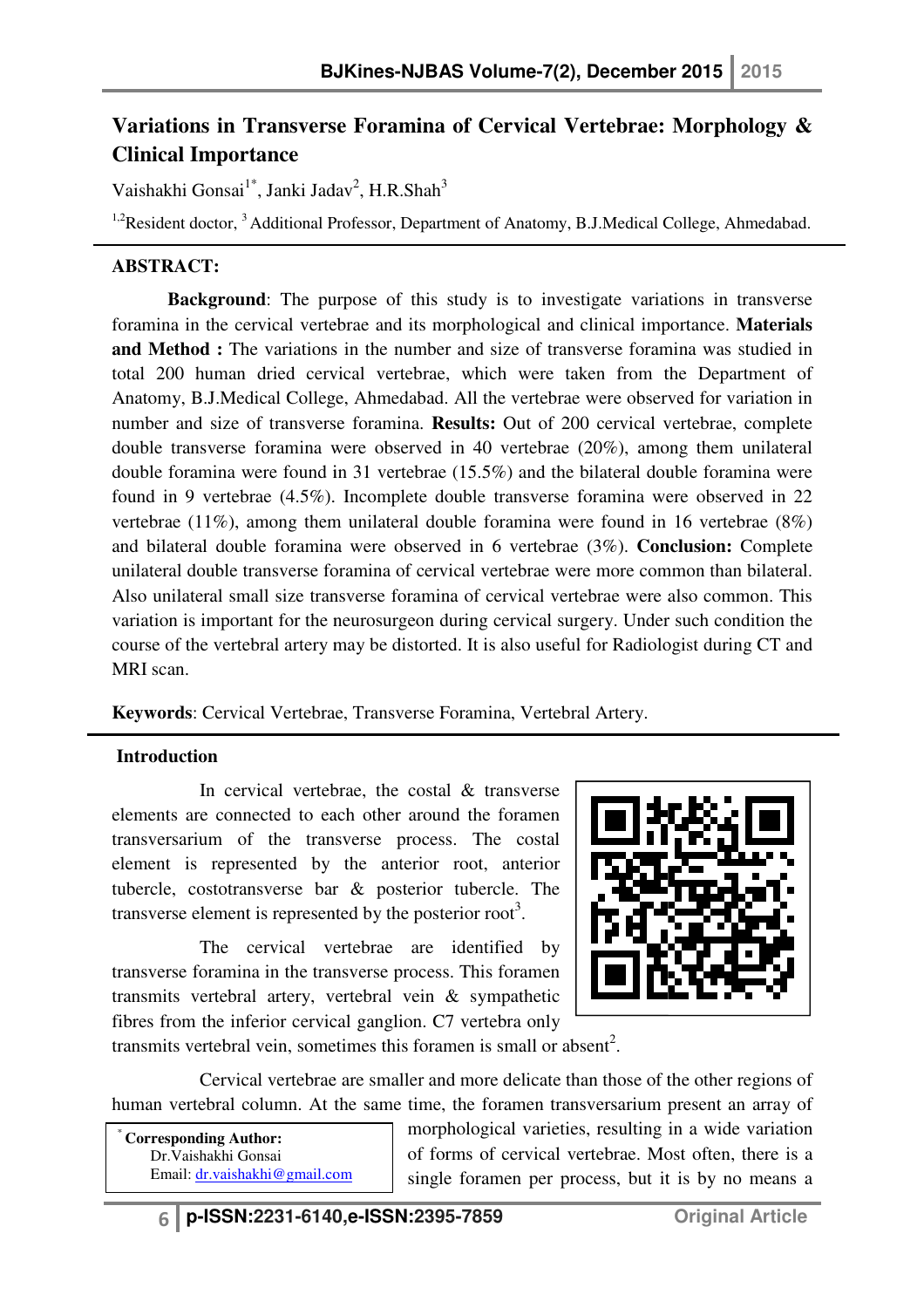rule. Supernumerary foramina can change the form of the structures passing through them, leading to consequences for the functioning of the organism<sup>5</sup>. Variations in the number and size of the foramen transversarium of the cervical vertebrae may result in headache, migraine and fainting attack due to compression of vertebral artery<sup>2</sup>.

 The foramen transversarium were macroscopically analysed and the incidence of variations in foramen transversarium was calculated.

#### **Material & Methods**

The variations in the number and size of transverse foramina were studied in total 200 human dried cervical vertebrae, which were taken from the Department of Anatomy, B.J.Medical College, Ahmedabad.

All the vertebrae were observed for variation in number and size of transverse foramina. Defective vertebrae were excluded from the study. Vertebrae having variations in transverse foramina were photographed. The data was compiled and analysed using Microsoft Excel software. Both these tubercles are joined by costo-transverse bar. Variations in transverse foramina may affect the course of vertebral artery. Headache, migraine & fainting attack may result due to compression of vertebral artery. Clinically, these types of variants are important for the radiologist during CT & MRI scan.

#### **Results**

Out of 200 cervical vertebrae, complete double transverse foramina were observed in 40 vertebrae (20%), among them unilateral double foramina were observed in 31 vertebrae (15.5%) and the bilateral double foramina were observed in 9 vertebrae (4.5%).

 Incomplete double transverse foramina were observed in 22 vertebrae (11%), among them unilateral double foramina were observed in 16 vertebrae (8%) and bilateral double foramina were observed in 6 vertebrae (3%).

| <b>Variations in transverse</b><br>foramina             | U/L | Percentage<br>$(\%)$ | B/L | <b>Percentage</b><br>$\mathscr{G}_o$ | <b>Total</b><br>(Percentage $%$ ) |
|---------------------------------------------------------|-----|----------------------|-----|--------------------------------------|-----------------------------------|
| Vertebrae with complete<br>double transverse foramina   | 31  | 15.5                 | 9   | 8                                    | $40(20\%)$                        |
| Vertebrae with incomplete<br>double transverse foramina | 16  | 4.5                  | 6   |                                      | $22(11\%)$                        |

**Table 1 - Variations in transverse foramina**

U/L – unilateral, B/L- bilateral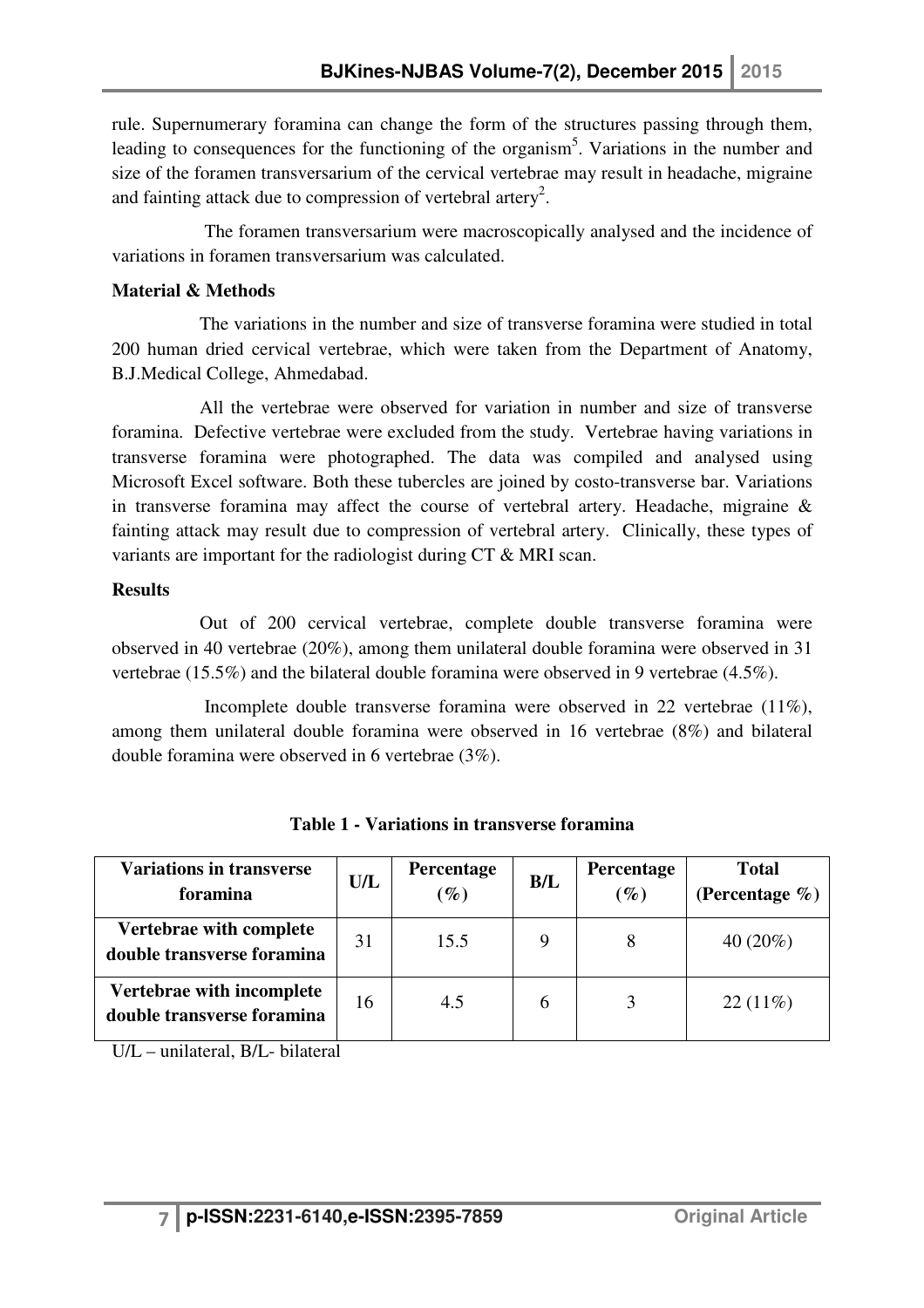## **Image 1- U/L Incomplete Double Transverse Foramina**



**Image 3- U/L Complete Double Transverse Foramina**

**Image 2- B/L Incomplete Double Transverse Foramina** 



**Image 4- B/L Complete Double Transverse Foramina**



#### **Discussion**

Transverse foramen is formed by the particular formation of the cervical transverse processes. It is formed by the vestigial costal element fused to the body and the true transverse process of the vertebra<sup>1</sup>. It is closed laterally by the costotransverse bar<sup>8</sup>.

 In vertebral artery, some portion of the primitive dorsal aorta may not degenerate along with the two intersegmental arteries which connect the vertebral artery and this arrangement may lead to double origin and duplication of the vertebral artery<sup>7</sup>. The transverse foramen of the seventh cervical vertebra contains some branches of vessels and nerves as well as fibrous and adipose tissues $4$ .

The morphological knowledge of this type of variation is clinically important because the course of the vertebral artery may be distorted under such condition. The compression or other pathology of such aberrant artery may lead to neurological symptoms and at times hearing disturbances.

The presence of extra foramina in the transverse processes may indicate multiplication of the number of structures running through them. Although the clinical significance of the fact is not completely clear. Exact identification of supernumerary transverse foramen may prevent damaging such structures during surgery<sup>7</sup>.